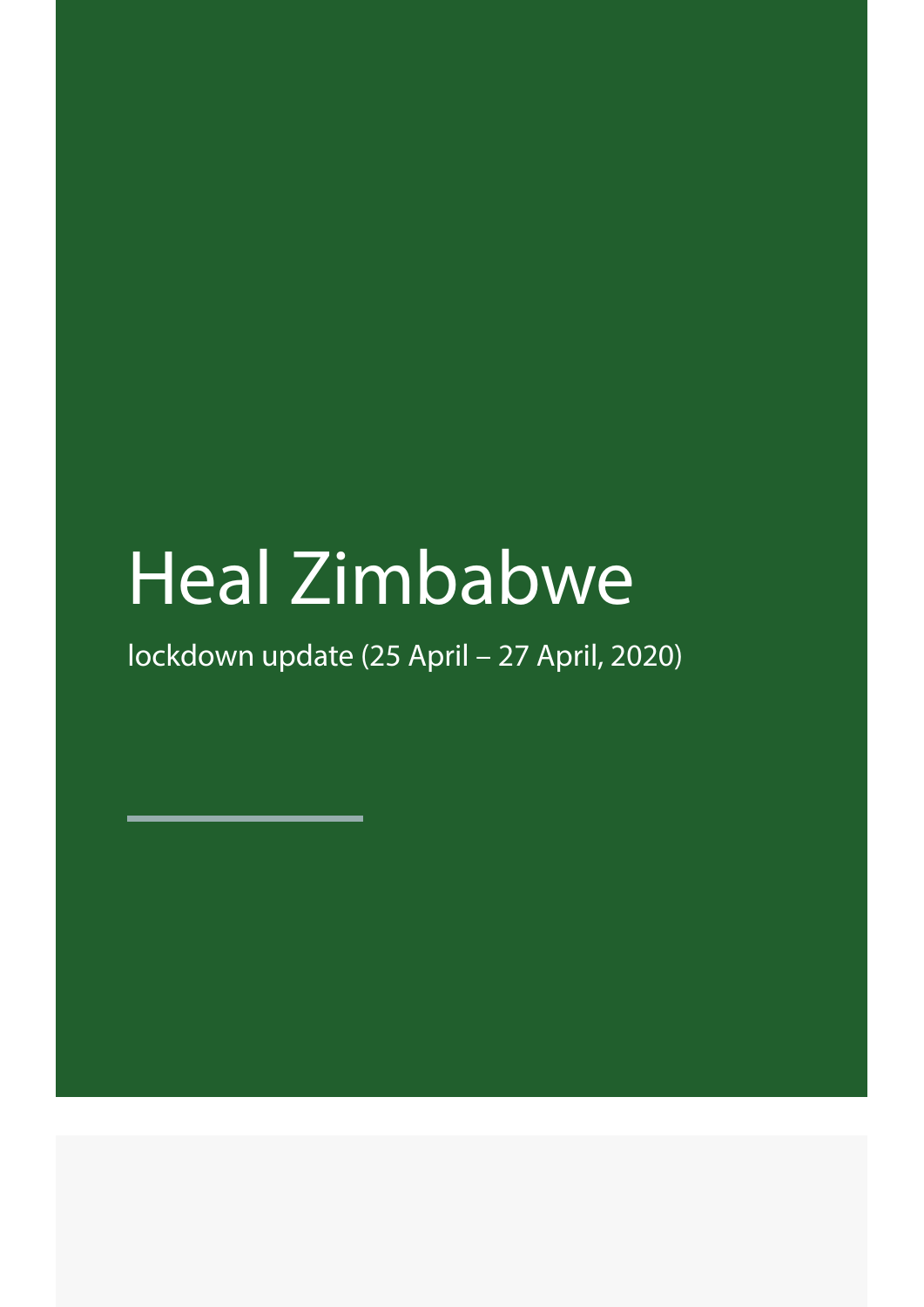# Introduction

On the 19th of April, Zimbabwe extended its lockdown with 14 days as a way of escalating measures of reducing the spread of COVID-19. The country's extension illustrates the government's commitment towards effectively containing the virus in the country. The current partial lockdown relaxed restrictions on mining companies, agricultural and food producers, among others as a way of ensuring constant supply of revenue to the government and food. The government also rolled out social assistance programs for vulnerable households including the elderly, vendors and People with Disabilities as a way of reinforcing the lockdown extension. The government's Task Force on COVID-19 also intensified its outreach activities to establish district and provincial isolation centres for cases of COVID-19 across the country.

Issues covered in this Update

In this report, Heal Zimbabwe's Early Warning and Early Response Situation Room provides an update on: how communities are responding to the extended lockdown, availability and cost of basic commodities such as mealie-meal and cooking oil, people's access to savings, the conduct of lockdown enforcement officers, the availability and quality of health care services for COVID-19 and other diseases, and the availability of information on COVID-19 in local communities..

#### Methodology

A total of 4 000 trained Early Warning and Early Response Committee members and atleast 5 000 community members who participate in HZT's outreach activities, CBOs operating in areas where Heal Zimbabwe operates and Heal Zimbabwe's Peace Clubs provide and verify information in this update.

Presentation of Updates

Matabeleland North

Lupane

Most shops at Lupane, Masenyane, Canmore, Jotsholo and Gwaai centres were open on the 27th of April. The police are reinforcing adherence to social distancing, albeit with failure. Local shops opened from 9am to 3pm. After the announcement of extension of COVID-19 lockdown by another 14 days the rentals and essential goods have ballooned beyond the reach of the ordinary public. This has caused the panic among people as they are now stocking basic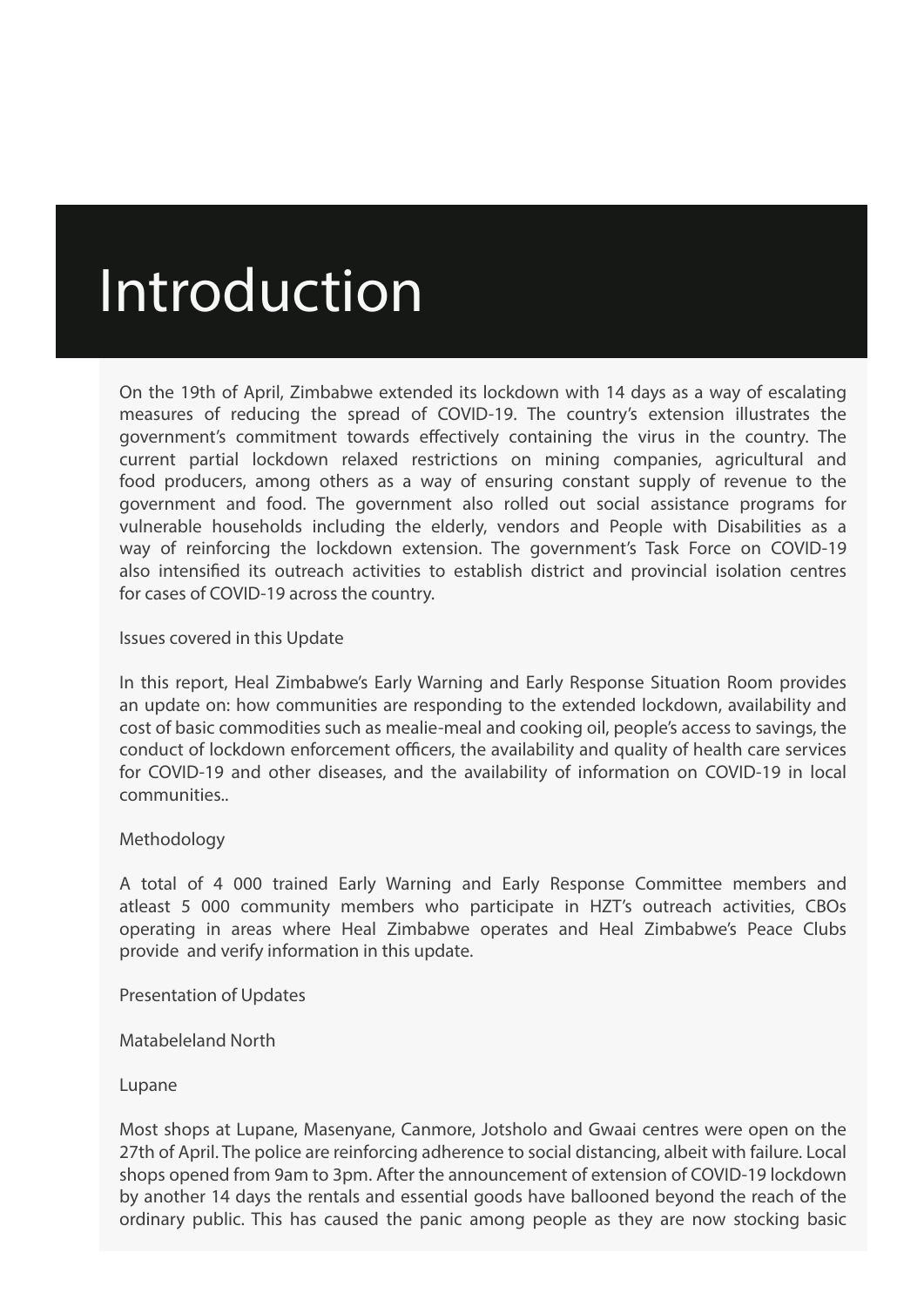commodities such as cooking oil in their houses. Property owners have also hiked their rentals. In some areas rentals for a room has shot up from US\$10.00 to US\$30.00. Basic commodities such as mealie-meal, sugar and cooking oil are pegged at ZW \$ 160/10kg, ZW\$ 90/2kg and ZW\$ 180/2ltrs respectively. Today the 27th of April, community members queued for subsidized roller meal at Zapalala supermarket from as early as 0300 hours, without observing social distancing. Community members in Lupane access information on COVID-19 from radio stations. Ecocash agents are charging 30% interest on every cash withdrawal. St Lukes hospital and Lupane State University were designated as local COVID-19 screening centres.

# Tsholotsho

By the 27th of April, most community members were not observing social distancing as they fetch water at Community boreholes. Most clinics such as Sipepa and Samahuru are closed but are only offering emergency services. Prices of basic commodities have gone up with 10kg mealie meal being sold for 80 Rands or ZW\$150.00.There is no subsidized mealie meal in the district. The Department of Social Welfare is distributing food aid in wards 5,7,10,12,15,16 and 17 to the elderly while organizations such as Leads Trust and World Food Programme are also distributing food to vulnerable groups. Information on Covid-19 is usually accessible via radio mostly Radio Zimbabwe, Studio 7 as well as via short message services (SMS) from mobile operators.

# Matabeleland South

# Umzingwane

Community members from Ward 1 are experiencing severe hunger due to inaccessibility of transport and closure of informal trading in the area. This is the same situation in Ward 2. However, community members in Ward 2 are faced with an increase in house breaking activities, and in most cases the thieves are targeting granaries. Community members from this ward are not exercising social distancing and disinfecting at community boreholes. Ward 1 is surrounded by 3 army barracks and this has lured young women into survival sex in search for food. The ward is also not aware of the district COVID-19 referral centre. Information about the virus is only available in local clinics, and yet people rarely visit the clinics.

# Beitbridge

Hunger and starvation has taken a toll on most people who rely on cross border trade ever since South Africa closed the border. In a bid to survive most vendors are openly displaying their wares at business centers and the local bus terminus. Subsidized mealie meal is usually available at Gain supermarket, N.Richards, Baobab spar and Kwikspar Mashakada where community members queue for hours without observing social distancing. The local vegetable market is opening from 0600 hours and closing at 1300 hours. No social distancing, sanitizers and protective clothing such as masks are being prioritized at the market. Yesterday, the 26th of April, Council demolished some flea market at the local bus terminus. Community members are not aware of information around COVID-19. Information on the virus is accessible through South African radio stations and text messages from South African based mobile operators.

# Harare Metropolitan Province

Hopley

By the 27th of April, community members in Hopley Ward 1 were retaliating against uniformed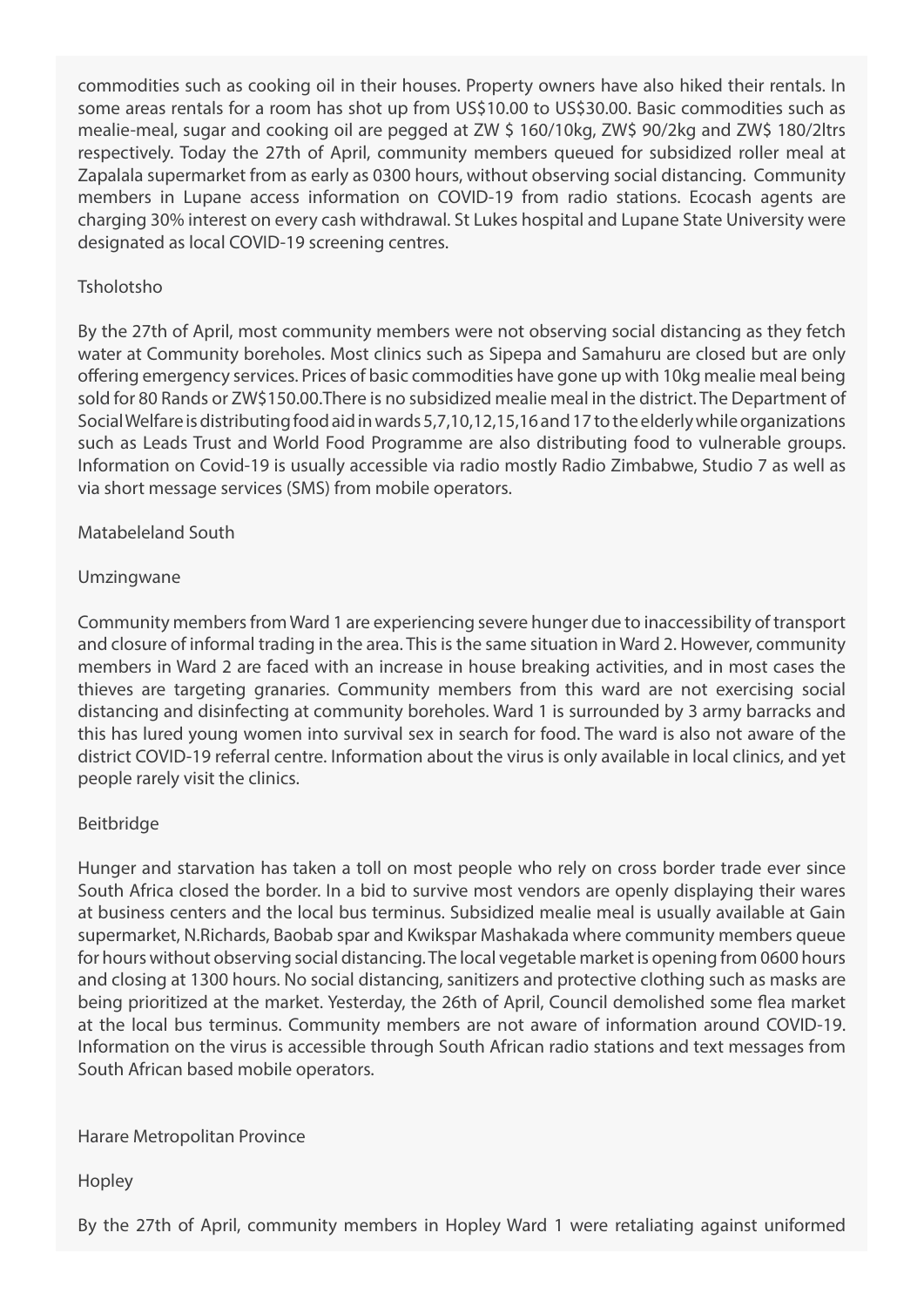services for continuously beating them up and dispersing them from bars and markets. Residents were gathering around markets and bars with arguing that they can cannot stop vending since it is the only viable form of livelihoods. Police and soldiers seized residents' live chickens they were selling near Irvines. Local wholesalers in Hopley are selling subsidized mealie meal at US\$4.00. There have also been rumours that some security officers were demanding for bribes from some of the residents especially after residents are caught vending or loitering around.

In high density suburbs such as Glen Norah, Highfield, Budiriro, Mabvuku and Tafara community members are resorting to sleeping at queues for subsidized mealie meal. At these queues no social distancing is observed as people scramble to buy either mealie meal or cooking oil. In middle and low density suburbs such as Westgate, Mt Pleasant, Greencroft, Malbereign, Avondale, Eastlea and Belgravia there is a sharp increase of human traffic at shopping centres. This is testament to the fact that citizens' are weary of the lockdown and the economic impact that it has. In all this, there is no corresponding increase in the testing and tracing of corona cases. Government needs to seriously rethink and strike a balance between restoring economic activity and ensuring compliance with mechanism that seek to reduce the spread of the virus.

# Manicaland Province

# Mutare

On the 25th of April, Sakubva Vegetable Market was closed. Mutare City Council highlighted that farmers were supposed to take their produce for resale in Dangamvura, Hob house and Chikanga only. On the same day, the Manicaland Provincial COVID 19 Taskforce earmarked mining communities including Penhalonga, Chiadzwa, Marange and Chimanimani as areas where COVID 19 related aid would be channelled. The Taskforce further inspected Mutare Provincial General Hospital Ward dedicated for COVID-19 and ruled that renovations were expected to be completed by Friday the 1st of May, 2020.

Today, the 27th of April, a truck from Mega Market Wholesalers was moving around Ward 12 – Florida, under police escort, selling government's subsidized mealie-meal at ZWL\$70.00 or US\$2.00 per 10kg. The police was ensuring that people do not end up queuing at the truck. However, none of the police or the Mega Market team was wearing a mask, thereby putting their lives and those of the customers at risk of contracting COVID 19. A local fresh produce market at Chikanga Spar in Ward 16 was also relocated to Chikanga Sports Complex where there is a functional basketball court. The new market place has no adequate space to practice social distancing, no toilets to service large numbers of people, does not have running water, has got limited parking space and part of the sporting field is a wetland and it poses a health hazard when fresh produce waste is being dumped in the wetland.

# Chipinge

Today, the 27th of April, community members in Ward 1 stayed in their homes. Police were deployed around 09:00hours to help enforce the National Lockdown. Bangwe Clinic in Ward 1 was open for emergency cases only, drugs were not available and nurses were complaining over lack of protective clothing for them to perform their duties well. Community members from Maunganidze were having a challenge in withdrawing cash from their Ecocash accounts. Ecocash Agents were charging 40% commission for every cash withdrawal.

On the 26th of April, community members from around Ward 28 were gathered in Vheneka village to receive food aid handouts from Goal Zimbabwe. Community members were practising social distancing at the distributions. However, in Chipinge town, queues were long owing to the fact that it was a half day for OK and TM supermarkets. Most people wanted to supplement their groceries. Most shops in Gaza complied with the lockdown terms, opening at 0900 hours and closing at 1400 hours.

On the 25th of April, a group of soldiers dispersed men who had gathered to drink beer at a bottle store in Ward 26 in Macheni. Community members from Ward 26 were gathered at a food distribution meeting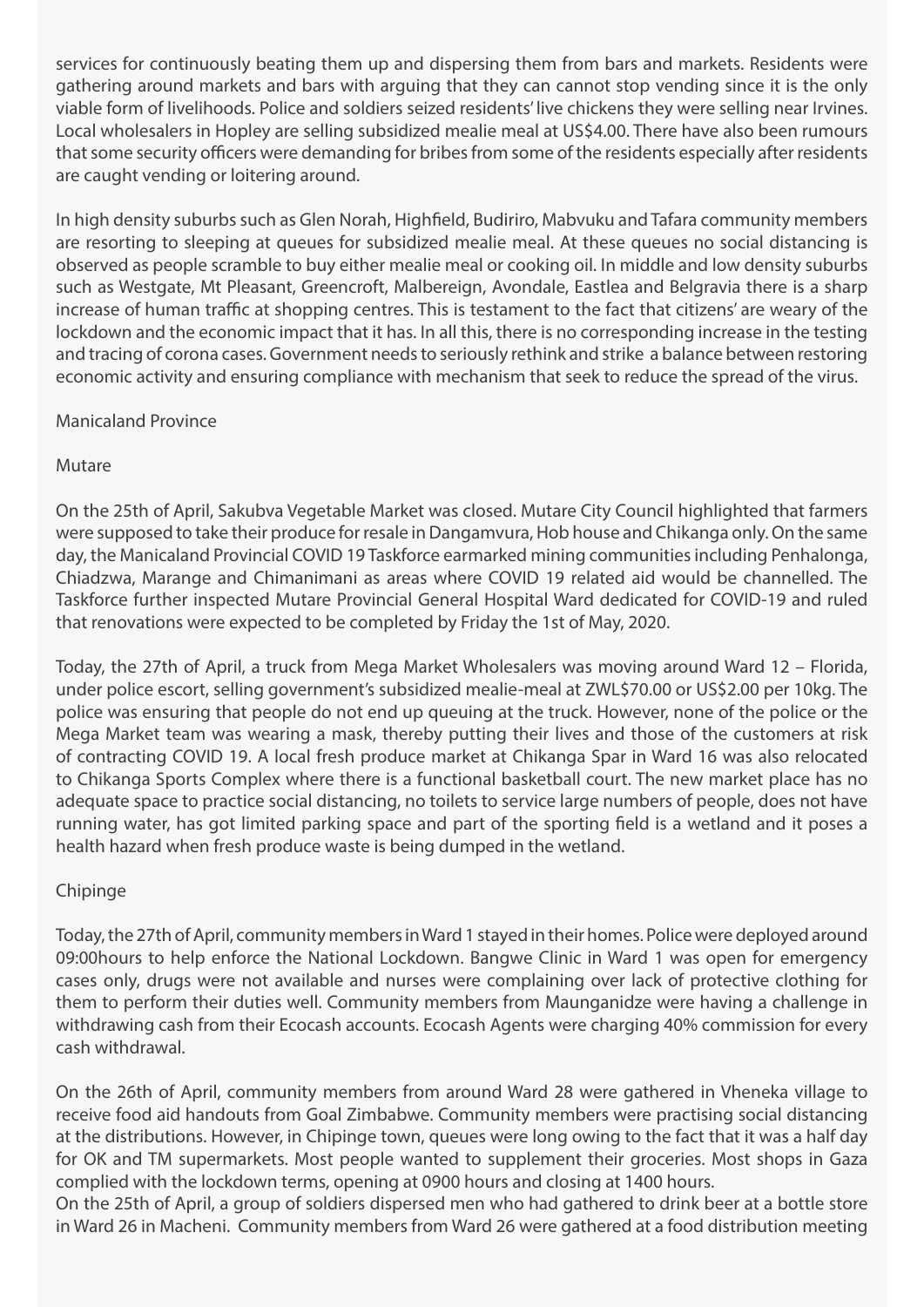at Chisumbanje shopping centre. The aid was being distributed by GOAL and community members were exercising social distancing. This was also the case in Marega village, in Ward 28. Soldiers were also reportedly seen in Ward 25, peacefully enforcing the lockdown.

# Nyanga

Today, the 27th of April, community members in Ward 18 stayed in their homes. Mapako clinic in Ward 18 was open for emergency cases only, although nurses at the clinic were complaining shortage of drugs and water supply. The clinic has no test-kits for COVID-19. At around 10:00 hours, police officers were seen moving around Magarati village, encouraging everyone to stay in their homes. Community members have not yet heard of any referral centre for COVID-19 in the district. Community members were complaining over the prices set for basic commodities especially mealie meal ranging between ZWL\$200.00 and ZWL\$250.00 per 10Kg, and cooking oil being charged at ZWL\$150.00. Ecocash charges are as high as 40% for every cash withdrawal.

# Mutasa

Community members in Ward 20 and Ward 21 stayed in their homes. Tsonzo Rural District Hospital and Hauna District were servicing their patients today. The hospital however, does not have test kits for COVID-19. Today there was only non-subsidized mealie meal in Ward 20 costing ZWL\$200.00. Most community members were complaining over Ecocash charges of 25% for every cash withdrawal. Community members from Hauna Growth Point highlighted that the local Ecocash Agents charge 30% interest on all withdrawals.

# Mashonaland East Province

# Murewa

It is still business as usual for community members from Ward 27, by the 26th of April. Shops are opening from 1000 hours to 1500 hours. However, local gatherings of people to drink both traditionally brewed and bottled beer are still going on without observing social distancing. Youths on the other hand, are still carrying on with their normal daily sporting activities like playing soccer. Price of basic commodities such as cooking oil and sugar have sky-rocketed to ZWL\$200.00 and ZWL\$150.00 respectively. To help reduce food shortages, the Department of Social Welfare has been distributing sorghum, albeit assisting only a fraction of the people in need.

# Wedza

On the 25th of April, community members from Wards 4,5, and 8 were brewing traditional beer and selling it at night. These wards are a distance away from Ward 2, and police is failing to monitor them. Only a few shops namely Vimai, Chotace, Matemba and Kujeke were open at Wedza Centre/Growth Point, Ward 2.They opened from 0800 hours to 1500 hours. The police and council were peacefully monitoring social distance as well as precautions to prevent COVID-19. Prices of basic commodities have generally doubled with a 2kg of sugar costing ZWL\$115 and a 10kg of mealie-meal costing ZWL\$200.

 Community members from the surrounding areas such as Tongogara and Maruta (5-7 km one way) were walking to the growth point to purchase groceries since, they could not find basic goods such as cooking oil from their areas. Community members from Chigwedere Township, Garabha and Mutandwa in Ward 6 also faced similar challenges, with local shops only accepting US dollars and Zimbabwean dollars in cash. Vendors at Wedza Growth Point are also facing difficulties given that only registered ones are being allowed to operate. The majority of vendors in Wedza are not registered.

Furthermore, the Ministry of Women, Small and Medium Enterprises Development is set to give small